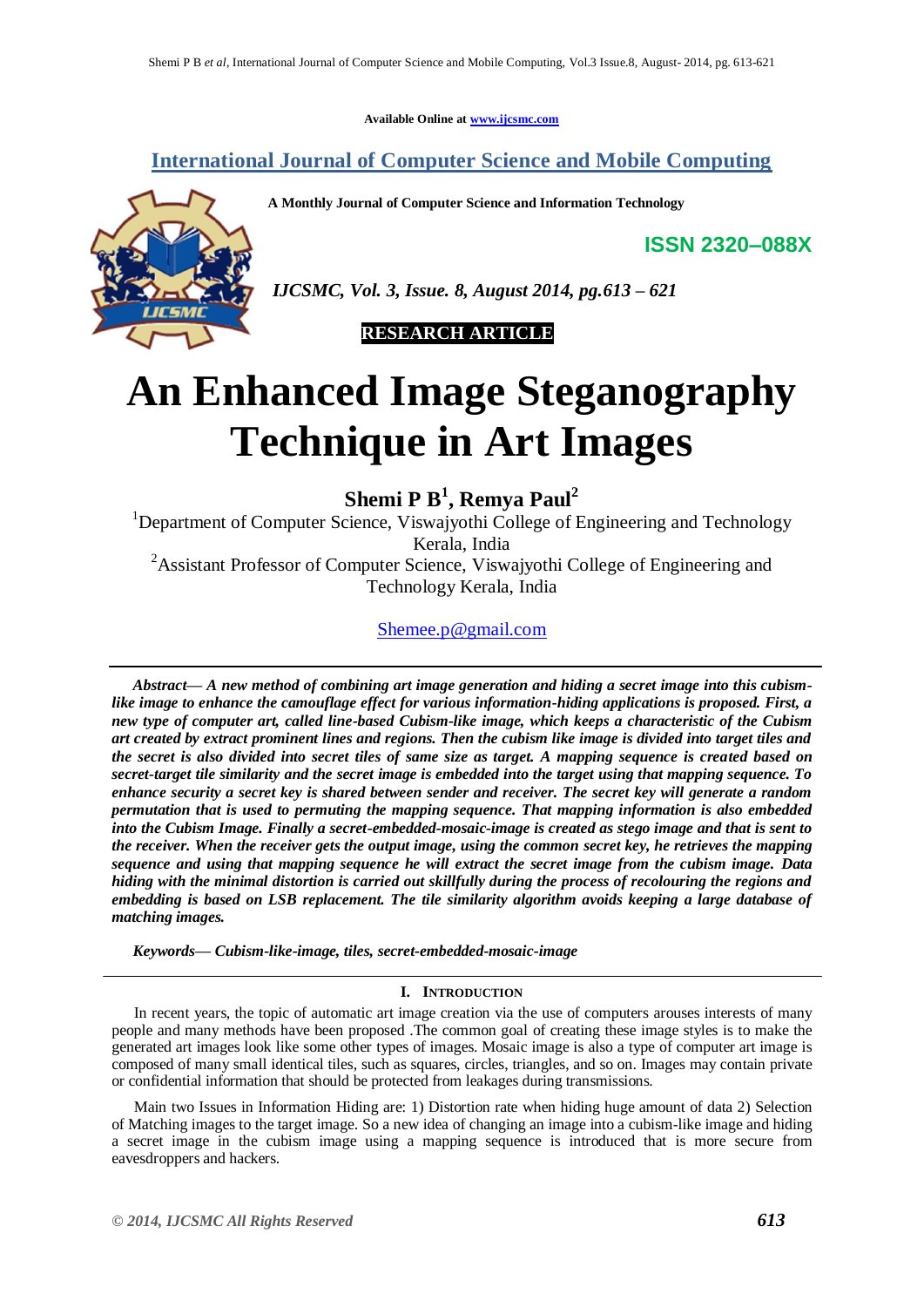In the proposed system initially the source image is converted into Cubism-like-art image by extracting prominent lines and regions. Yi-Zhe Song, Paul L. Rosin, Peter M. Hall and John Collomosse [3] proposed a method to simple shapes (e.g. circles, triangles, squares, superellipses and so on) are optimally fitted to each region within a segmented photograph. Stipple Placement using Distance in a Weighted Graph is proposed by David Mould [4] provides extra emphasis to image features, especially edges.

Regarding lossless data hiding, several techniques have been proposed. Xiaomei Quan and Hongbin Zhang proposed "Lossless Data Hiding Scheme Based On Lsb Matching [4] deals data hiding based on bit change. A lossless data hiding method based on histogram shifting and encryption is proposed by Nutan Palshikar and Prof. Sanjay Jadhav, and C. Liu in Lossless Data Hiding using Histogram Modification and Hash Encryption Scheme [5].

A novel scheme for separable reversible data hiding in encrypted images developed by Nutan Palshikar, Prof. Sanjay Jadhav in Separable Reversible Data Hiding in Encrypted Image [6]. A new secure image transmission technique which automatically transforms a given large-volume secret image into a so-called secret-fragmentvisible mosaic image of the same size [7]. A pioneering work done by Wei-Jen Wang, Cheng-Ta Huang, and Shiuh-Jeng Wang, proposed a state-of-the-art review and comparison of the different existing data-hiding methods for VQ-based images in "VQ Applications in Steganographic Data Hiding Upon Multimedia Images"[7] and Real-Time Audio Watermarking Based on Characteristics of PCM in Digital Instrument [8] is a work done by Kotaro Yamamoto and Munetoshi Iwakiri. A lot of research carried out in data hiding inside compressed video in "Data Hiding in Motion Vectors of Compressed Video Based on Their Associated Prediction Error" [9] and "Robust Video Data Hiding Using Forbidden Zone Data Hiding and Selective Embedding [10].

# **II. MODULE DESCRIPTION**

There are two major stages in the proposed Image Stegnographic Technique

- Sender Side
- Receiver Side

At sender side a new type of computer art, called line-based Cubism-like image, which keeps a characteristic of the Cubism art created by extract prominent lines and regions. Then the cubism like image is divided into target tiles and the secret is also divided into secret tiles of same size as target. A mapping sequence is created based on secret-target tile similarity and the secret image is embedded into the target using that mapping sequence. To enhance security a secret key is shared between sender and receiver. The secret key will generate a random permutation that is used to permuting the mapping sequence. That mapping information is also embedded into the Cubism Image. Finally a secret-embedded-mosaic-image is created as steno image and that is sent to the receiver.

At the receiver side when the receiver gets the output image, using the common secret key, he retrieves the mapping sequence and using that mapping sequence he will extract the secret image from the cubism image.



Fig 1 Main modules at sender and **receiver**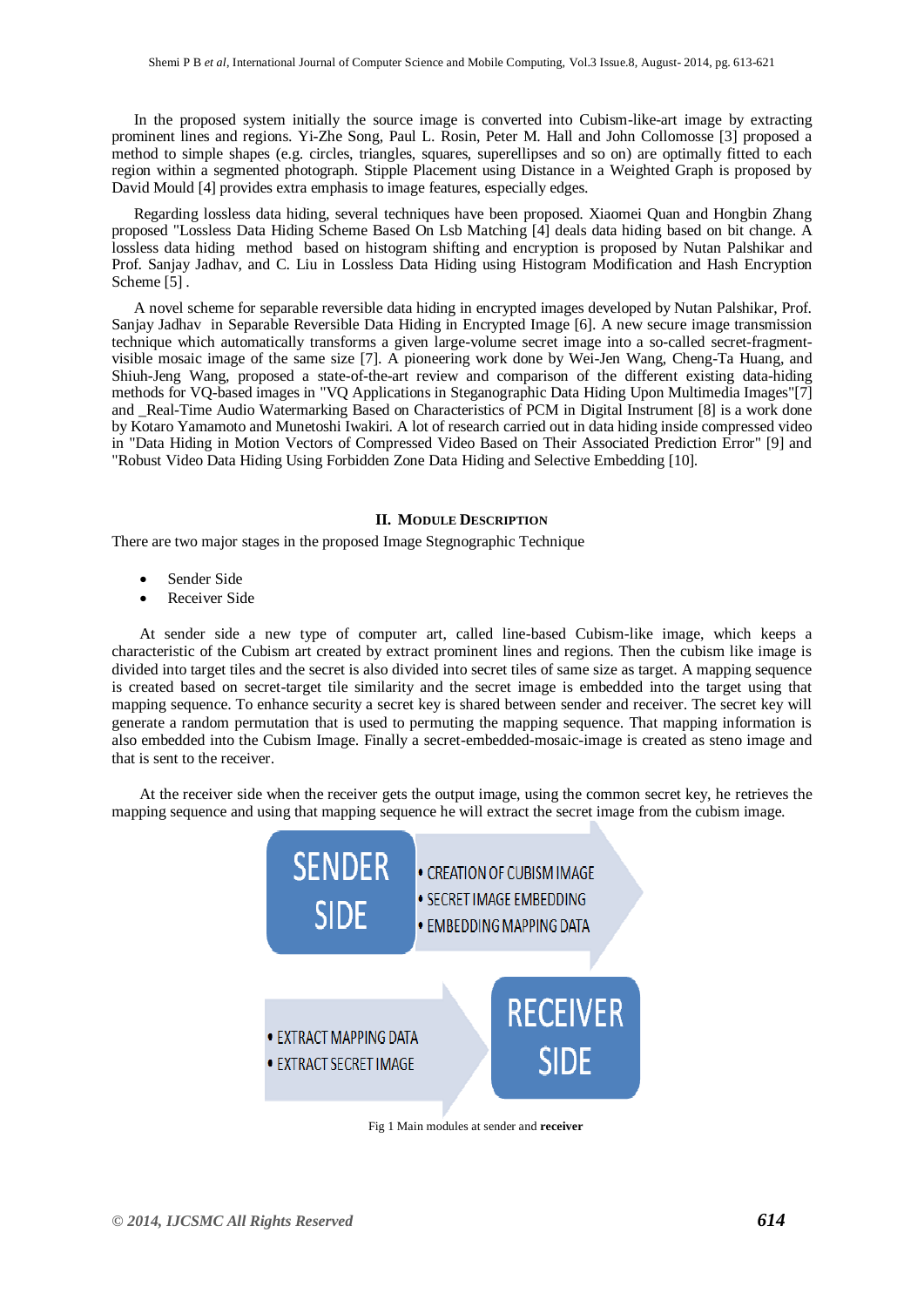#### **III. IMPLEMENTATION AT SENDER SIDE**

The main steps at sender's side are

- 1. Line-based Cubism-like Image Creation
- 2. Creation of Target Tiles
- 3. Creation of Secret Tiles
- 4. Creation of Target-Secret Mapping Sequence
- 5. Hide Secret Image
- 6. Randomize Mapping Sequence using KBRP
- 7. Embedding Mapping Sequence



Fig 2 Sender Side Design.

# **1. Line-based Cubism-like Image Creation**

Cubism artists transform a natural scene into geometric forms in paintings by breaking up, analyzing, and reassembling objects in the scene from multiple viewpoints. In addition, with the scene objects rearranged to intersect at random angles, each Cubism painting seems to be composed of intersecting lines and fragmented regions in an abstract style. The idea of the proposed art image creation technique is inspired by these concepts of the Cubism art.

There are two major stages in the proposed line based Cubism-like image generation process—Prominent line extraction and Region recoloring.

a. Prominent line extraction: The line segments are extracted from a given source image by edge detection and the Hough transform. Then, short line segment filtering and nearby line merging is conducted.

b. Region recoloring: The regions are created in the image by extending the line segments to the image boundary to partition the image space. Then, the regions are recolored by the average color of that region

#### **Algorithm 1: line-based cubism-like image creation**

The details of the above process are described as an algorithm in the following

**Input:** A source image S, and two thresholds the minimum line segment length  $L_{\text{min}}$  and the minimum line distance D<sub>min.</sub>

**Output:** A line-based Cubism-like image  $S_C$ .

#### **Stage 1 Prominent line extraction.**

Step 1. (Edge detection) Apply Canny edge detection to image S, resulting in a new image S' of edge points.

Step 2. (Line segment detection)Applying the Hough transform to S' to find a list of line segments  $L_1, L_2, \ldots, L_m$ sorted according to their lengths, yielding a second new image S'' of the line type.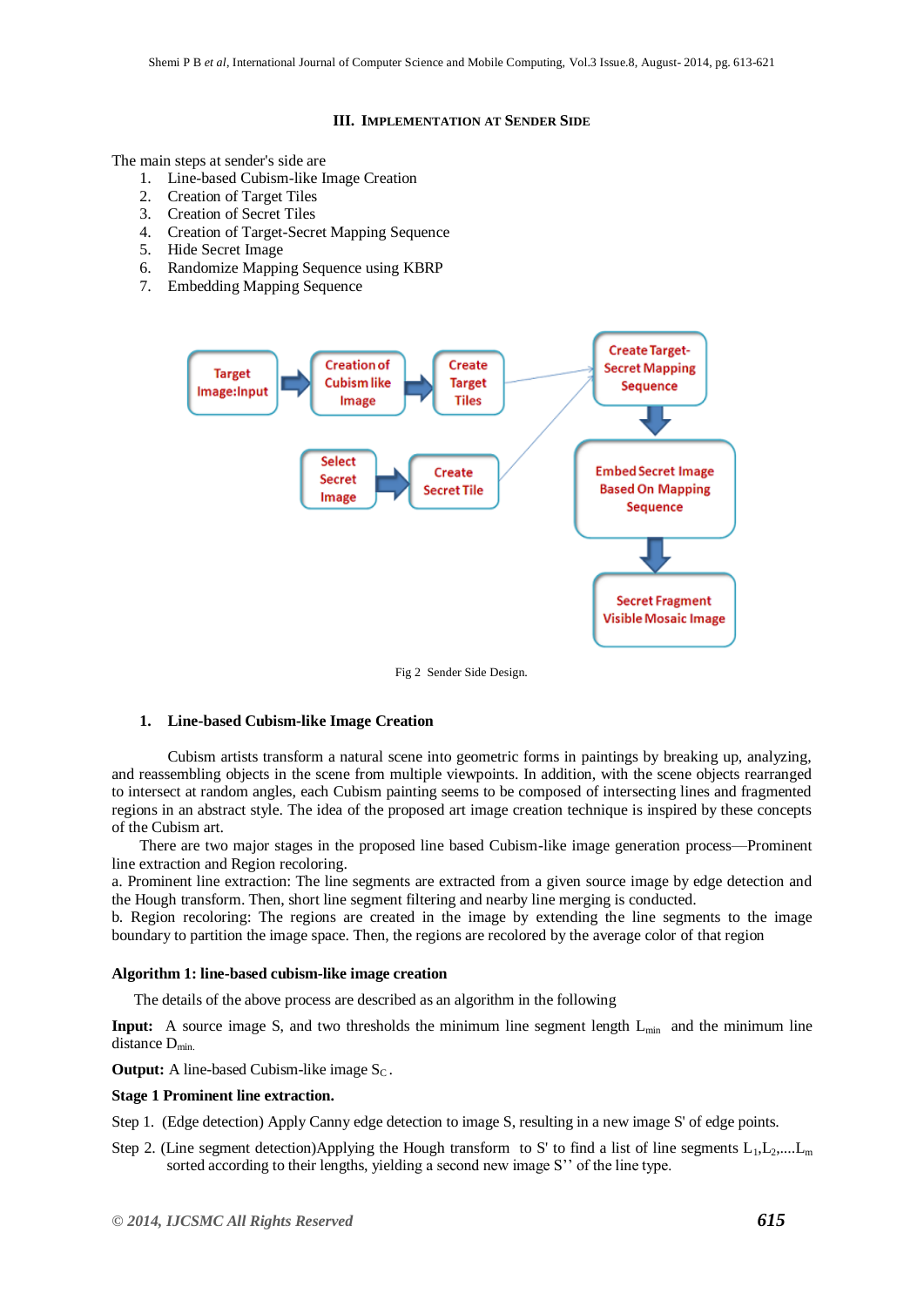Step 3. (Prominent line extraction) Find prominent lines in S'' by the following steps.

- 3.1 Select those line segments in S'' with lengths larger than threshold  $L_{min}$  and discard the others, resulting in a shorter list of line segments  $L_1, L_2, \ldots, L_m$ .
- 3.2 For all i=0 through n and all j=0 through n with i $\neq$  j and both L<sub>i</sub> and L<sub>j</sub> ' not deleted yet, compare L<sub>i</sub> and  $L_j$  and and if the distance between  $L_i$  and  $L_j$  and is smaller than threshold,  $D_{min}$  then delete the shorter one of  $L_i$ ' and  $L_j$ '.

#### **Stage 2 Region recoloring.**

Step4. (Line extension) Extend each remaining line segment in S'' to the image boundaries of S''.

Step5.(Region partitioning) Partition S'' into regions  $R_1, R_2, ... R_k$  by the extended lines.

Step6. (Region recoloring) Recolor each region  $R_i$  in S" by the following steps with  $i=1,2,...K$ .

6.1 Compute the area  $A_i$  (in unit of pixel) of  $R_i$  and the average color  $(C_{ir}, C_{ig}, C_{ib})$  of all the pixels in  $R_i$ . r each pixel in  $R_i$  by  $(C_{ir}, C_{ig}, C_{ib})$ .

6.2 Recolor each pixel in  $R_i$  by  $(C_{ir}, C_{ig}, C_{ib})$ .

Step7. (Line recoloring) Recolor all region boundaries in S'' by the white color.

Step8. Take the final S'' as the desired line-based Cubism-like image  $S_C$ .



Fig 3 Source image and Generated Cubism-like image

# **2. Creation of Target Tiles**

Then the cubism-like images are divided into small tiles of 5x5 or 8x8 of equal size in matrix form of an image file as shown in Fig 4. The similarity score of every tile is extracted and embedded on to the matching tile of target image space, which is a random location in the target image. This is called mosaic information hiding. Based on any random techniques shuffles the tiles again for security. Embedding the tile fitting information in to the blocks of the mosaic image is done for later recovery.



Fig 4 Creation target tiles.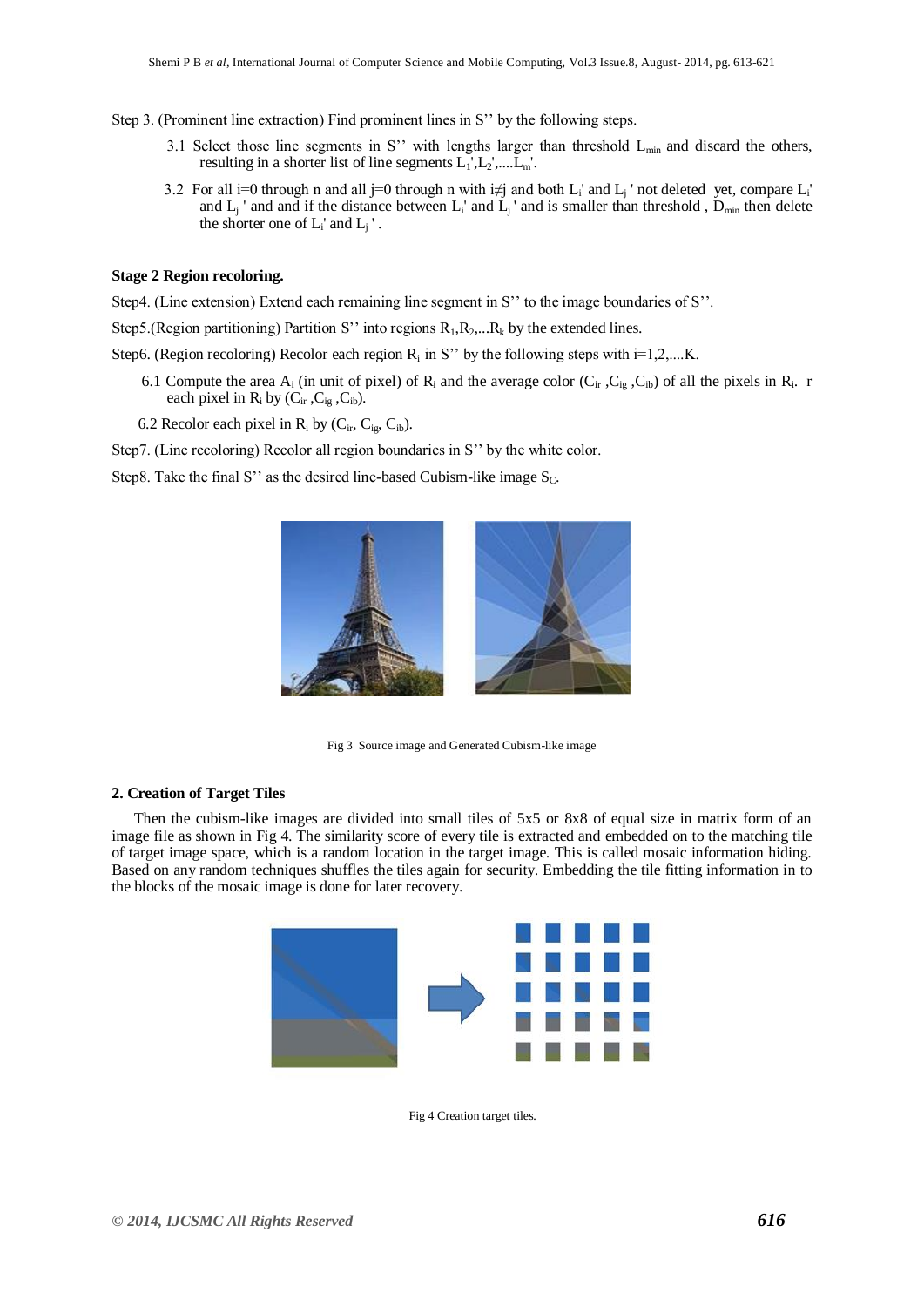# **3. Creation of secret tile**

Arbitrarily select any secret Image and Divide the Secret image into small tiles of equal size as target image as shown in Fig 5



Fig 5. Creation of secret tiles.

# **4. Create Target-Secret Mapping Sequence**

Find the target tile that most similar to the secret tile, the Similarity algorithm uses fitness function to place the tile in the matching place. Then Create Mapping Sequence, this mapping sequence is created at the sender side.

# **Algorithm 2 :Create Target-Secret Mapping Sequence**

**Input:** TargetTiles  $T_t$ , Secret Tiles  $S_t$ .

**Output:** Mapping Sequence Map .

#### **Stage 1 Calculate Similarity Score**

For each Secret Tile  $S_t$ 

Call Fitness Algorithm

Returns  $T_t$  and Similarity Score

**Stage 2 Store Mapping Sequence**

 $Map(1)=S_t$ 

 $Map(2)=T_t$ 

Map(3)=Similarity Score

# **Algorithm 3: Fitness**

Step 1: Assign Min=Infinity Step 2: For each Target Tile Tt 2.1 If it is not assigned to any SecretTile St Compute Hsv Plane of Tt and St as Hsv1 and Hsv2 Take the difference of Hsv1 and Hsv2 as DiffH If DiffH less than Min Min=DiffH Map=Tt Similarity score=DiffH Step 3: Returns Tt and Similarity Score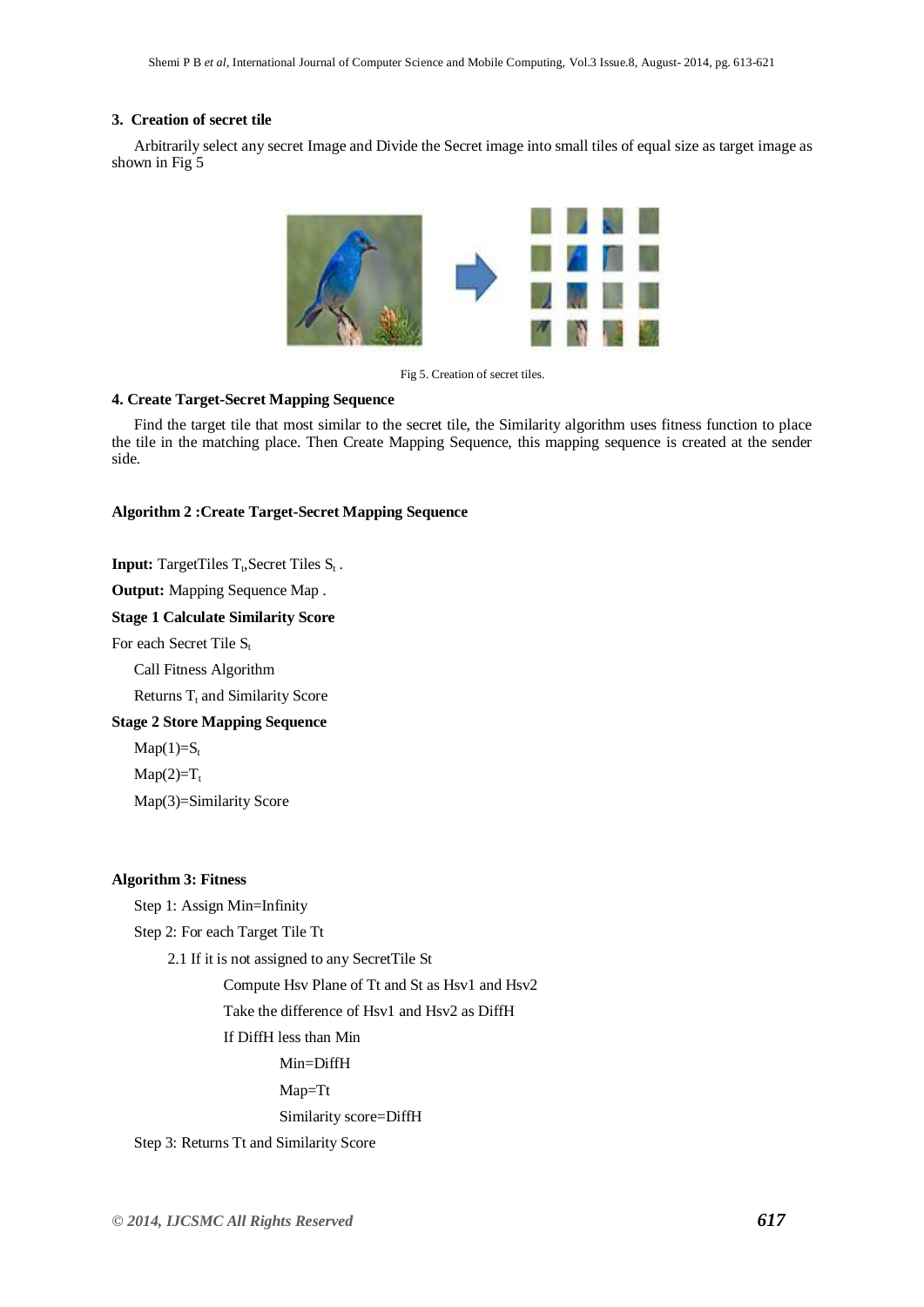



#### **5. Hide Secret Image**

Find the target tile that most similar to the secret tile, the Similarity algorithm uses fitness function to place the tile in the matching place. Then Create Mapping Sequence, this mapping sequence is created at the sender side

#### **6. Randomize Mapping Data using KBRP**

The Mapping data is randomized using KBRP algorithm. The Key Based Random Permutation (KBRP) introduces a method for generating a particular permutation P of a given size N out of N! Permutations from a given key. This method computes a unique permutation for a specific size since it takes the same key; therefore, the same permutation can be computed each time the same key and size are applied. The name of random permutation comes from the fact that the probability of getting this permutation is 1 out of N! possible permutations. Besides that, the permutation cannot be completely on a given key and size.

The process involves three consecutive steps:

- 1. init()
- 2. eliminate()
- 3. fill()

```
1. init()
```
In this step initialize array of size n with elements from the given key, by taking the ASCII code of each element in the key and storing them in the array consecutively. To complete all elements of the array, add elements to the array by adding two consecutive values of the array until all the elements of the array are set to values. Finally, all values are set to the range 1 to N by applying the mode operation.

2. eliminate()

Get rid of repeated values by replacing them with value of zero and keep only one value out of these repeated values.

3.fill()

Replace all zero values with nonzero values in the range 1 to N which are not exist in the array. The resulted array now represents the permutation.

#### **7. Embedding Mapping Data**

The Mapping data is also hide in the source image using LSB replacement algorithm. LSB hiding is one of the simplest hiding methods that embeds one bit in the least significant position of each pixel. If the bit to be hidden is 1 then the LSB of the pixel is set to 1. If the bit to be hidden is 0 then the LSB bit is changed to 0. Here each bit is hidden in randomly positioned pixels determined by the random numbers generated in the previous step. Here hiding is performed on the red component of the encrypted image. With this step the encryption process is completed. Finally a Secret-embedded-Mosaic Image is produced which Contains image as well as Mapping Data. This image is the send to the receiver side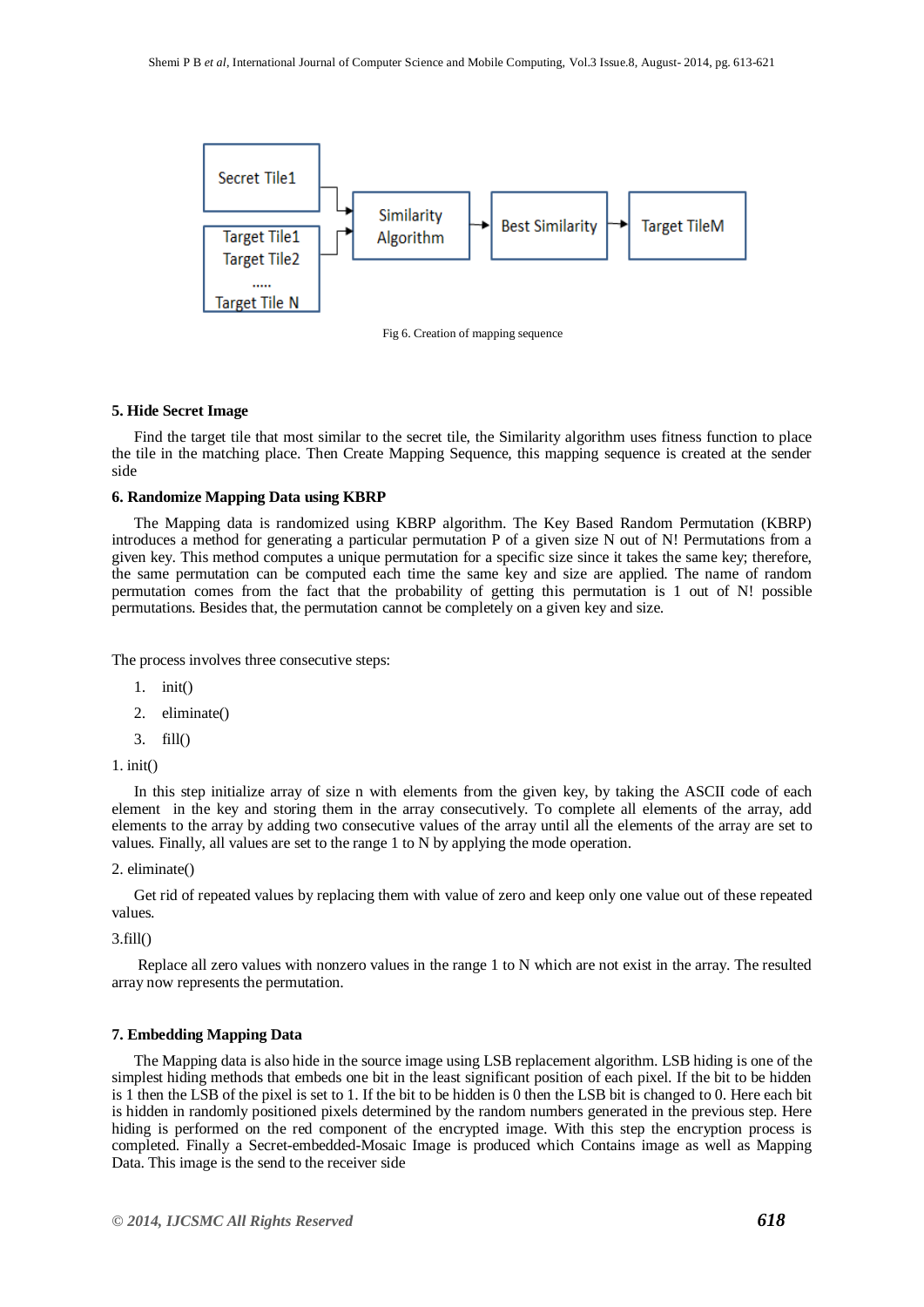#### **IV. IMPLEMENTATION AT RECEIVER SIDE**

### **1. Extract Mapping Data**

At the receiver side mapping data is extracted using reverse of LSB replacement algorithm. Embedding is defined as the mapping secret message to pixel's steganography is the most classic steganographic techniques, which embeds secret messages in a subset of the LSB plane of the image. A large number of popular steganographic tools, such as S-Tools 4, Steganos and StegoDos, are based on LSB replacement in the spatial domain.

LSB steganography can be described as follows: if the LSB of the pixel value I(i, j) is equal to the message bit m to be embedded,  $\overline{I(i, j)}$  remain unchanged; if not, set the LSB of  $I(i,j)$  to m. The message embedding procedure can be described using an Equation as follows;

$$
ls(i,j) = \begin{cases} l(i,j) - 1 & LSB(l(i,j) = 1 & and m = 0 \\ l(i,j) & LSB(i,j) = m \\ l(i,j) + 1 & LSB(l(i,j)) = 0 & and m = 1 \end{cases}
$$

#### **2. Extract Secret Image**

Then using the Mapping data the secret Image is extracted.





# **V. EXPERIMENTAL RESULTS**

Results with various inputs are checked. The experimental results obtained indicate that the degrees of information hiding are higher when using smaller tiles, and the different sizes of tile images are selected for verification. Simulation is done in MATLAB. Different inputs are given. Created mosaic image is based on a mapping sequence by LSB replacement algorithm. On the recovery of the secret image, provided the same sequence and key elsewhere the noise image will results.

The peak signal to noise ratio (PSNR) and the RMSE values of the mosaic image is checked and it is above 30 and the secret image is similar to the extracted secret image and the human visual system is difficult to differentiate it. Thus providing the higher degree of information hiding and it should be visually please. Hence it is suitable for covert communication. So it proposed method is a lossless secret image hiding method. Comparison with the previous method proposed by Lai and Tsai [8] indicates that the proposed method have smaller RMSE values with respect to the target images, indicates that they are more similar to the target images. And noted that, the proposed method allows users to select their favourite images for uses as target images. This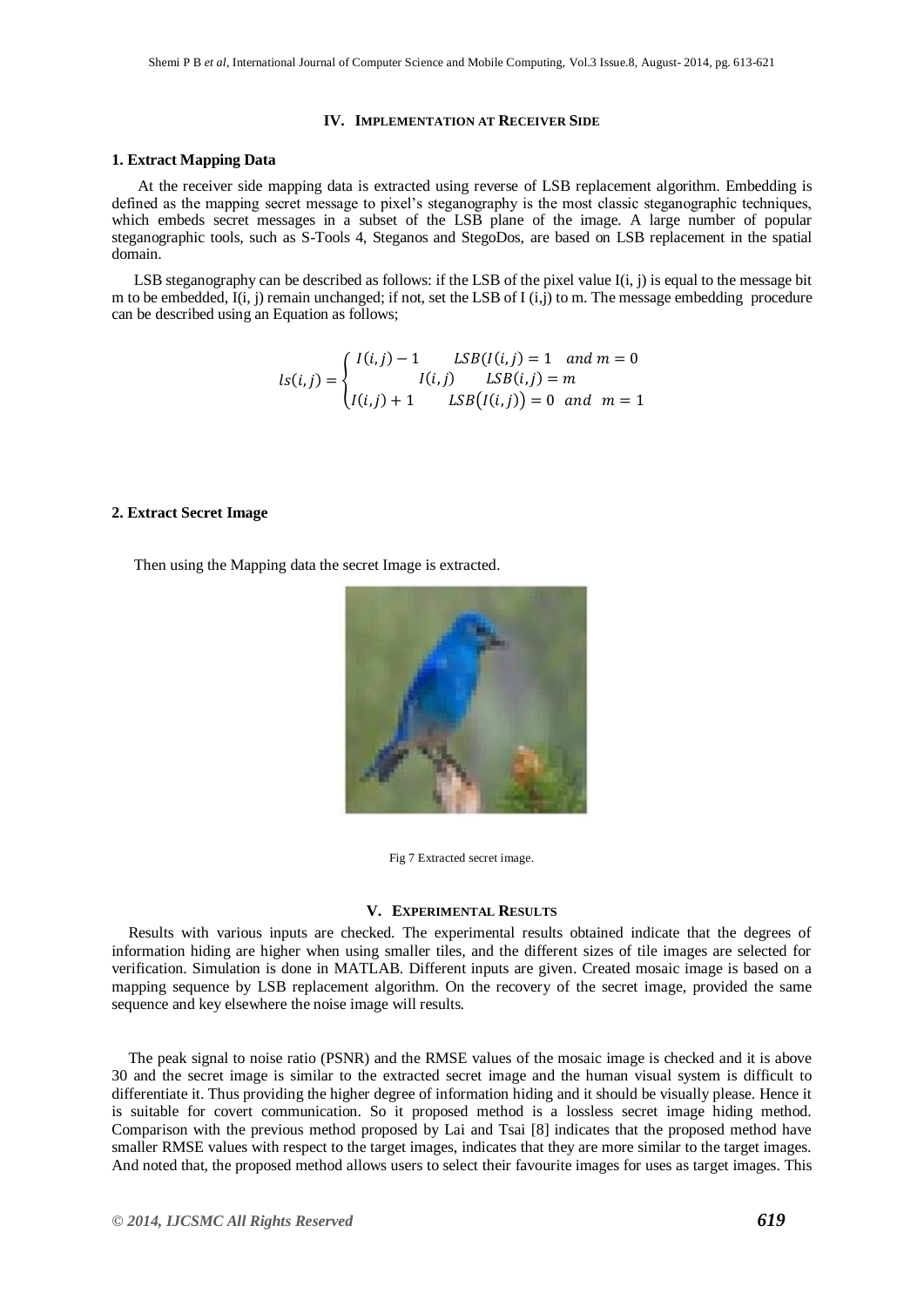provides great edibility in practical applications without the need to maintain a target image database which usually is very large.



Fig .8. Plots of different tile image sizes (2x2; 5x5and10x10) with input secret images, RMSE values of created mosaic images with respect to target images.



Fig9. Plots of different tile image sizes (2x2; 5x5and10x10) with input secret images, PSNR values of recovered secret images with respect to original ones.



Fig10. Plots of different tile image sizes (2x2; 5x5and10x10) with input secret images, Numbers of required bits embedded for recovering secret images.

# **VI.CONCLUSIONS**

In this paper, a new method of combining art image generation and data hiding is proposed. At first, a new type of computer art, called line-based Cubism-like image, created by prominent line extraction and region recolouring. Then, by utilizing the characteristics of the Cubism-like image creation process, a data hiding technique has been proposed. The cubism image and secret image is divided into different tiles of equal size and then create target-secret mapping sequence based on the similarity score of them. This mapping sequence is used to embed secret image into cubism image and that mapping information also embed into the target image using LSB replacement algorithm. Finally get the Secret-Embedded-Visible-Mosaic image that is sent to the receiver. At the receiver side the common secret key is used to extract mapping sequence and the secret image is extracted using this extracted mapping sequence.

Data hiding for art images is important because it can protect data and communication against malicious attacks, such as information stealing and copyright piracy. Security is enhanced by using KBRP algorithms and secret key. The proposed method proven to have minimum distortion using Tile Similarity algorithm in the case of huge amount of data.